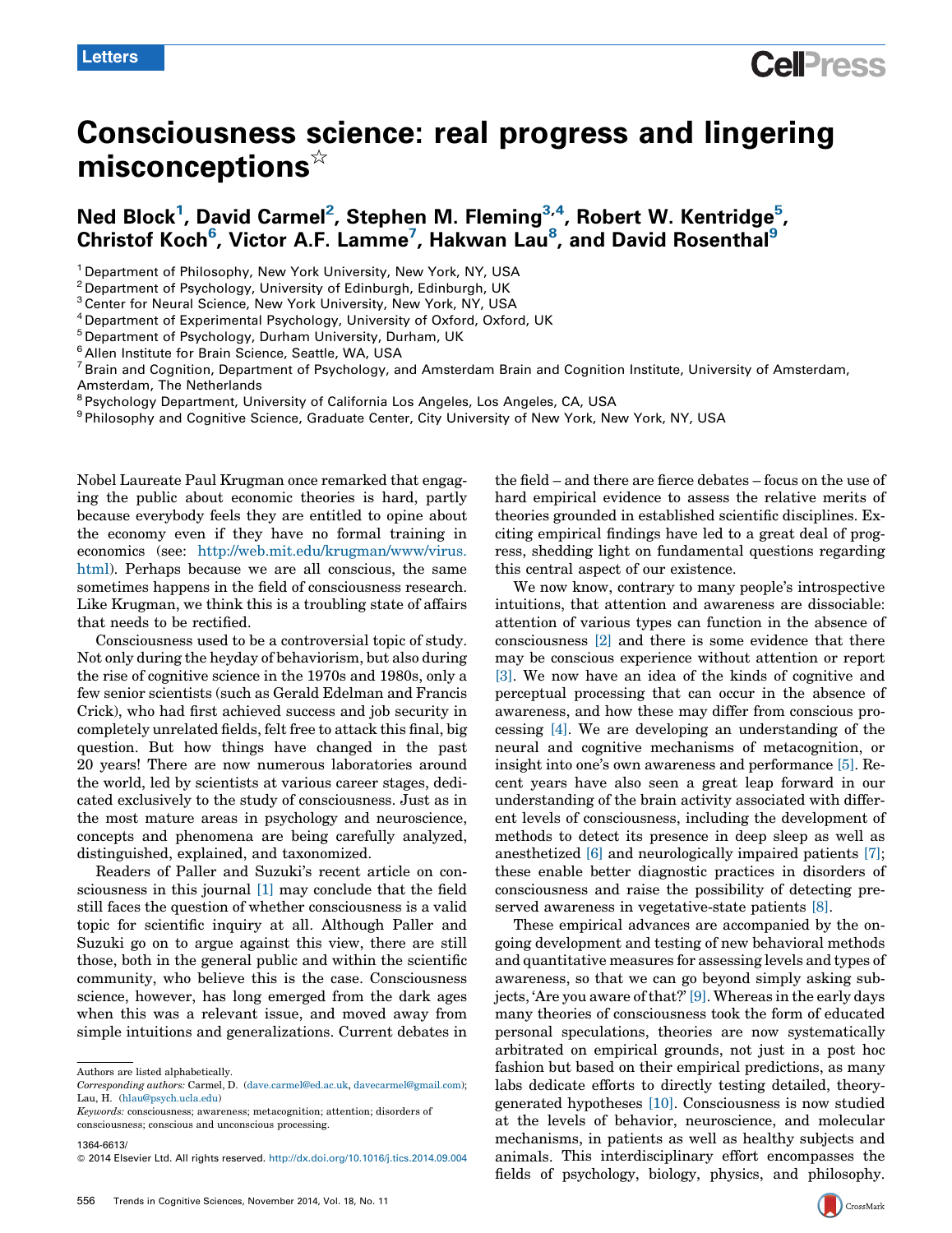<span id="page-1-0"></span>There is a lively interchange of ideas concerning empirical results and their philosophical implications, leading to radical changes in the philosophy of mind. Anyone interested should visit the annual meeting of the Association for the Scientific Study of Consciousness [\(http://www.theassc.](http://www.theassc.org/) [org/\)](http://www.theassc.org/), and witness this spirited exchange. Perhaps most importantly, these efforts lead to real and applicable results, with implications for both theoretical understanding and applied clinical settings.

Have we come to a fundamental understanding of consciousness yet? Of course not. But it is clear that the field is maturing and making significant progress, converging on approaches to understanding this most enigmatic phenomenon. The science of consciousness does not suffer from a lack of public engagement; on the contrary, it is often discussed in the popular press. However, as Paller and Suzuki [1] point out, the public should be made aware of the most recent developments in the field. Such engagement should strive to make clear the distinction between rigorous, testable scientific ideas and outlandish speculations on the nature of consciousness – such as the view that electrons are conscious – that may easily attract media attention but are not grounded in empirical research.

Consciousness science is here to stay.The great empirical strides made in recent years, the continuing development of rigorous approaches, and the enthusiasm of new generations of researchers lend themselves to a feeling of optimism. We will, eventually, crack this natural phenomenon that is so fundamental to our very being.

#### **References**

- 1 Paller, K.A. and Suzuki, S. (2014) The source of [consciousness.](http://refhub.elsevier.com/S1364-6613(14)00205-8/sbref0005) Trends Cogn. Sci. 18, [387–389](http://refhub.elsevier.com/S1364-6613(14)00205-8/sbref0005)
- 2 Tsuchiya, N. and Koch, C. (2009) The [relationship](http://refhub.elsevier.com/S1364-6613(14)00205-8/sbref0010) between consciousness and attention. In The Neurology of [Consciousness](http://refhub.elsevier.com/S1364-6613(14)00205-8/sbref0010) [\(Laureys,](http://refhub.elsevier.com/S1364-6613(14)00205-8/sbref0010) S. and Tononi, G., eds), pp. 63–77, Elsevier
- 3 Vandenbroucke, A.R. et al. (2012) Non-attended representations are perceptual rather than unconscious in nature. PLoS ONE 7, e50042 <http://dx.doi.org/10.1371/journal.pone.0050042>
- 4 Dehaene, S. (2014) [Consciousness](http://refhub.elsevier.com/S1364-6613(14)00205-8/sbref0020) and the Brain: Deciphering how the Brain Codes our [Thoughts](http://refhub.elsevier.com/S1364-6613(14)00205-8/sbref0020), Penguin
- 5 Fleming, S.M. et al. (2010) Relating [introspective](http://refhub.elsevier.com/S1364-6613(14)00205-8/sbref0025) accuracy to individual [differences](http://refhub.elsevier.com/S1364-6613(14)00205-8/sbref0025) in brain structure. Science 329, 1541–1543
- 6 Alkire, M.T. et al. (2008) [Consciousness](http://refhub.elsevier.com/S1364-6613(14)00205-8/sbref0030) and anesthesia. Science 322, [876–880](http://refhub.elsevier.com/S1364-6613(14)00205-8/sbref0030)
- 7 Owen, A.M. et al. (2006) Detecting [awareness](http://refhub.elsevier.com/S1364-6613(14)00205-8/sbref0035) in the vegetative state. [Science](http://refhub.elsevier.com/S1364-6613(14)00205-8/sbref0035) 313, 1402
- 8 Casali, A.G. et al. (2013) A theoretically based index of consciousness independent of sensory processing and behavior. Sci. Transl. Med. 5, <http://dx.doi.org/10.1126/scitranslmed.3006294>
- 9 Sandberg, K. et al. (2010) Measuring [consciousness:](http://refhub.elsevier.com/S1364-6613(14)00205-8/sbref0045) is one measure better than the other? Conscious. Cogn. 19, [1069–1078](http://refhub.elsevier.com/S1364-6613(14)00205-8/sbref0045)
- 10 Dehaene, S. et al. (2006) Conscious, [preconscious,](http://refhub.elsevier.com/S1364-6613(14)00205-8/sbref0050) and subliminal [processing:](http://refhub.elsevier.com/S1364-6613(14)00205-8/sbref0050) a testable taxonomy. Trends Cogn. Sci. 10, 204–211

# Response to Block et al.: first-person perspectives are both necessary and troublesome for consciousness science

### Ken A. Paller and Satoru Suzuki

Department of Psychology and Interdepartmental Neuroscience Program, Northwestern University, Evanston, IL 60208-2710, USA

We are grateful to Ned Block and co-authors for their commentary piece, 'Consciousness science: real progress and lingering misconceptions' [\[1\]](#page--1-0), which expands on the arguments we put forward in our earlier Science and Society article [\[2\]](#page--1-0).

Because people are conscious, it is natural for them to have views about the basis of their own conscious experiences and, by extension, about the basis of consciousness generally. Block and colleagues open their piece by pointing out the 'troubling state of affairs' that this causes.

People can introspectively reach the conclusion that consciousness is a form of energy or something akin to it that arises in essence from a nonphysical source to generate their unique mental lives. Consequently, consciousness is believed to lie outside the realm of scientific investigation. This introspective conclusion may have an understandable basis in the way consciousness functions as a

Corresponding authors: Paller, K.A. ([kap@northwestern.edu](mailto:kap@northwestern.edu)); Suzuki, S. ([satoru@northwestern.edu\)](mailto:satoru@northwestern.edu)

1364-6613/

© 2014 Elsevier Ltd. All rights reserved. <http://dx.doi.org/10.1016/j.tics.2014.09.008>

vehicle for compartmentalizing the intentions of self and others [\[3\]](#page--1-0) — but it can be seriously misleading.

Introspection can nevertheless yield helpful foundations for consciousness research. Consider that we routinely switch back and forth between conscious and unconscious modes of information processing. For instance, when you begin to write a paper, you consciously formulate ideas that you want to convey, and if you get lucky, appropriate sentences mysteriously emerge from your unconscious processing. If not, you consciously toy with the ideas in various ways, and if still no good sentences emerge, you may become flustered or decide to procrastinate.

Consciousness reflects a specific mode of information processing wherein information is explicitly available for intentional (goal-directed) control of attention, memory, and thoughts. By contrast, information can remain largely intangible to intentional control mechanisms via the unconscious mode of processing, but still automatically direct attention, evoke memory, and induce thoughts. A major scientific challenge is to understand the neurocomputational mechanisms of both conscious and unconscious processing, as well as their interactions.